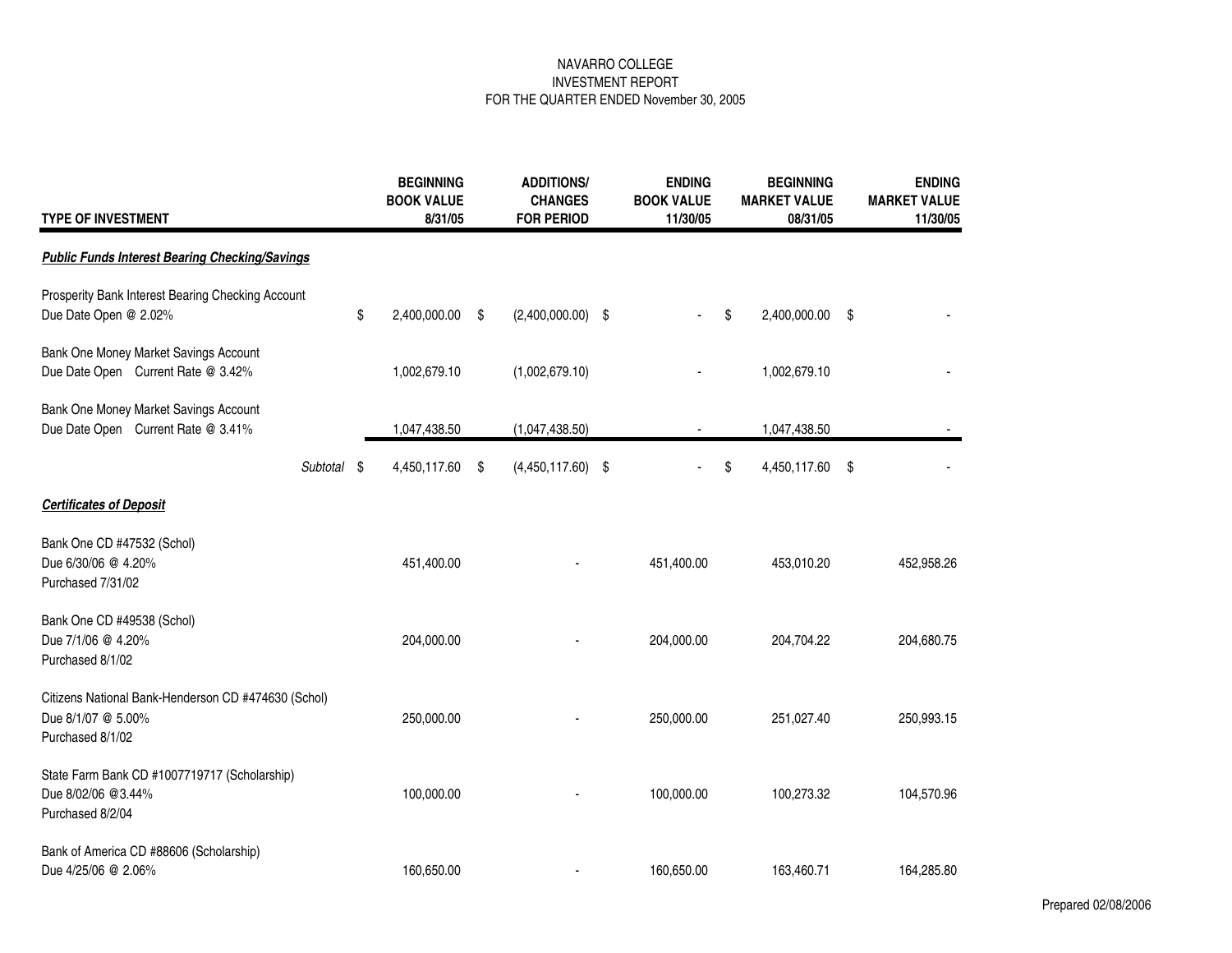|                                                                                      | <b>BEGINNING</b><br><b>BOOK VALUE</b> | <b>ADDITIONS/</b><br><b>CHANGES</b> | <b>ENDING</b><br><b>BOOK VALUE</b> | <b>BEGINNING</b><br><b>MARKET VALUE</b> | <b>ENDING</b><br><b>MARKET VALUE</b> |
|--------------------------------------------------------------------------------------|---------------------------------------|-------------------------------------|------------------------------------|-----------------------------------------|--------------------------------------|
| <b>TYPE OF INVESTMENT</b>                                                            | 8/31/05                               | <b>FOR PERIOD</b>                   | 11/30/05                           | 08/31/05                                | 11/30/05                             |
| Purchased 10/25/04                                                                   |                                       |                                     |                                    |                                         |                                      |
| Bank One CD #24679<br>Due 1/27/06 @ 3.33%<br>Purchased 6/27/05                       | 500,000.00                            |                                     | 500,000.00                         | 502,965.07                              | 507,009.32                           |
| Bank One CD #285545<br>Due 2/21/06 @ 3.69%<br>Purchased 8/25/05                      | 1,000,000.00                          |                                     | 1,000,000.00                       | 1,000,606.58                            | 1,009,806.30                         |
| Prosperity Bank CD #10126<br>Due 1/5/06 @ 3.60%<br>Purchase 9/22/05                  |                                       | 2,000,000.00                        | 2,000,000.00                       |                                         | 2,013,592.05                         |
| Prosperity Bank CD #10125<br>Due 3/22/06 @ 3,82%<br>Purchase 9/22/05                 |                                       | 1,000,000.00                        | 1,000,000.00                       |                                         | 1,007,211.92                         |
| Prosperity Bank CD# 10130<br>Due 1/5/06 @ 3.60%<br>Purchase 9/23/05                  |                                       | 500,000.00                          | 500,000.00                         |                                         | 503,348.77                           |
| Prosperity Bank CD # 10127<br>Due 3/23/06 @ 3.82%<br>Purchase 9/23/05                |                                       | 750,000.00                          | 750,000.00                         |                                         | 755,330.55                           |
| First Bank & Trust Company CD # 5006220<br>Due 10/18/06 @ 4.04%<br>Purchase 10/18/05 |                                       | 100,000.00                          | 100,000.00                         |                                         | 100,475.95                           |
| Chase CD # 338634<br>Due 4/30/06 @ 4.08%<br>Purchase 10/31/05                        |                                       | 500,000.00                          | 500,000.00                         |                                         | 501,676.71                           |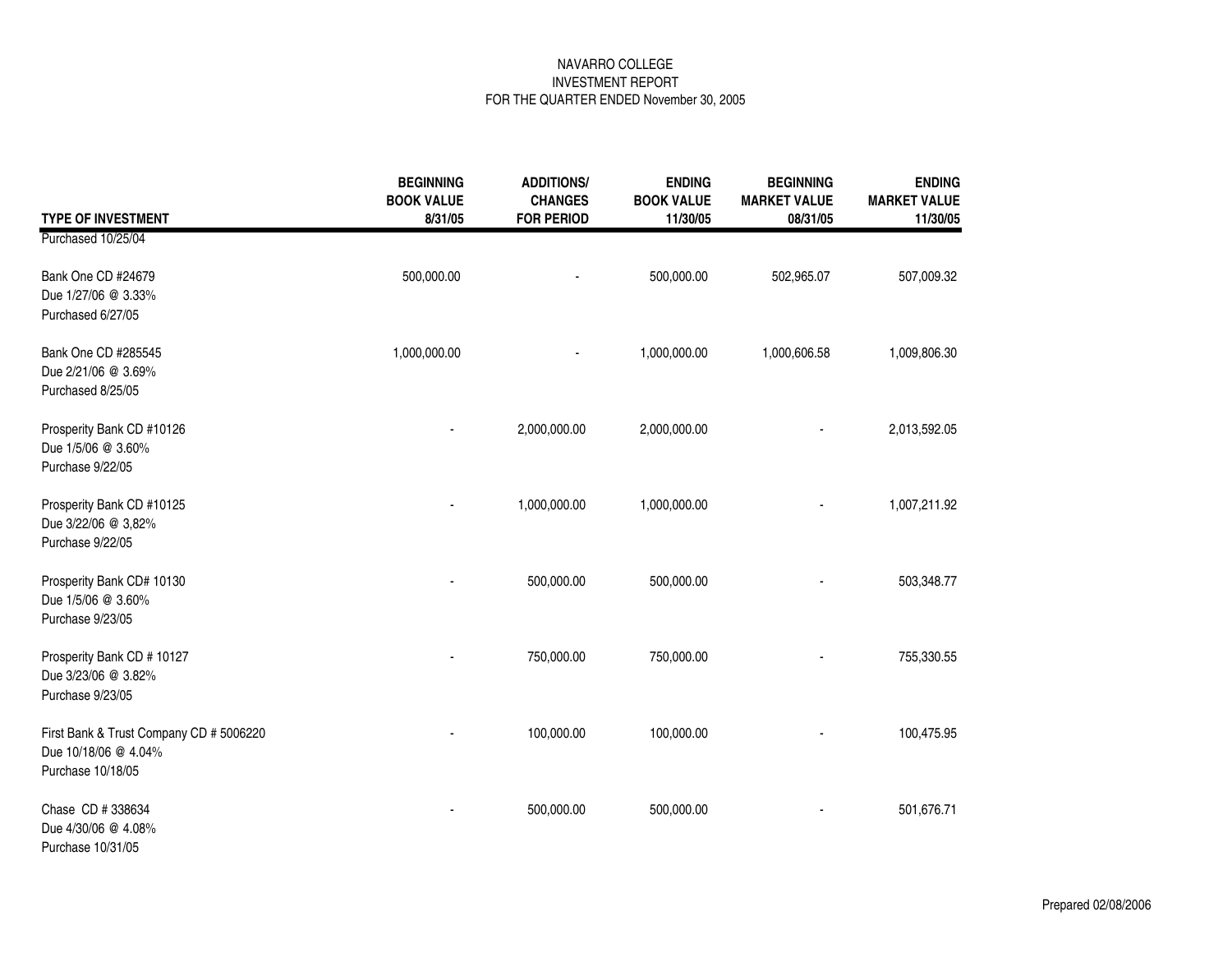| <b>TYPE OF INVESTMENT</b>                                      |          | <b>BEGINNING</b><br><b>BOOK VALUE</b><br>8/31/05 | <b>ADDITIONS/</b><br><b>CHANGES</b><br><b>FOR PERIOD</b> | <b>ENDING</b><br><b>BOOK VALUE</b><br>11/30/05 | <b>BEGINNING</b><br><b>MARKET VALUE</b><br>08/31/05 | <b>ENDING</b><br><b>MARKET VALUE</b><br>11/30/05 |
|----------------------------------------------------------------|----------|--------------------------------------------------|----------------------------------------------------------|------------------------------------------------|-----------------------------------------------------|--------------------------------------------------|
| Chase CD # 338635<br>Due 1/3/06 @ 3.76%<br>Purchase 10/31/05   |          |                                                  | 500,000.00                                               | 500,000.00                                     |                                                     | 501,545.21                                       |
| Bank One CD #93794<br>Due 10/31/05 @ 3.44%<br>Purchased 8/2/05 |          | 1,000,000.00                                     | (1,000,000.00)                                           | ۰                                              | 1,002,733.15                                        | $\,$                                             |
|                                                                | Subtotal | 3,666,050.00                                     | 4,350,000.00                                             | 8,016,050.00                                   | 3,678,780.65<br>S                                   | 8,077,485.70                                     |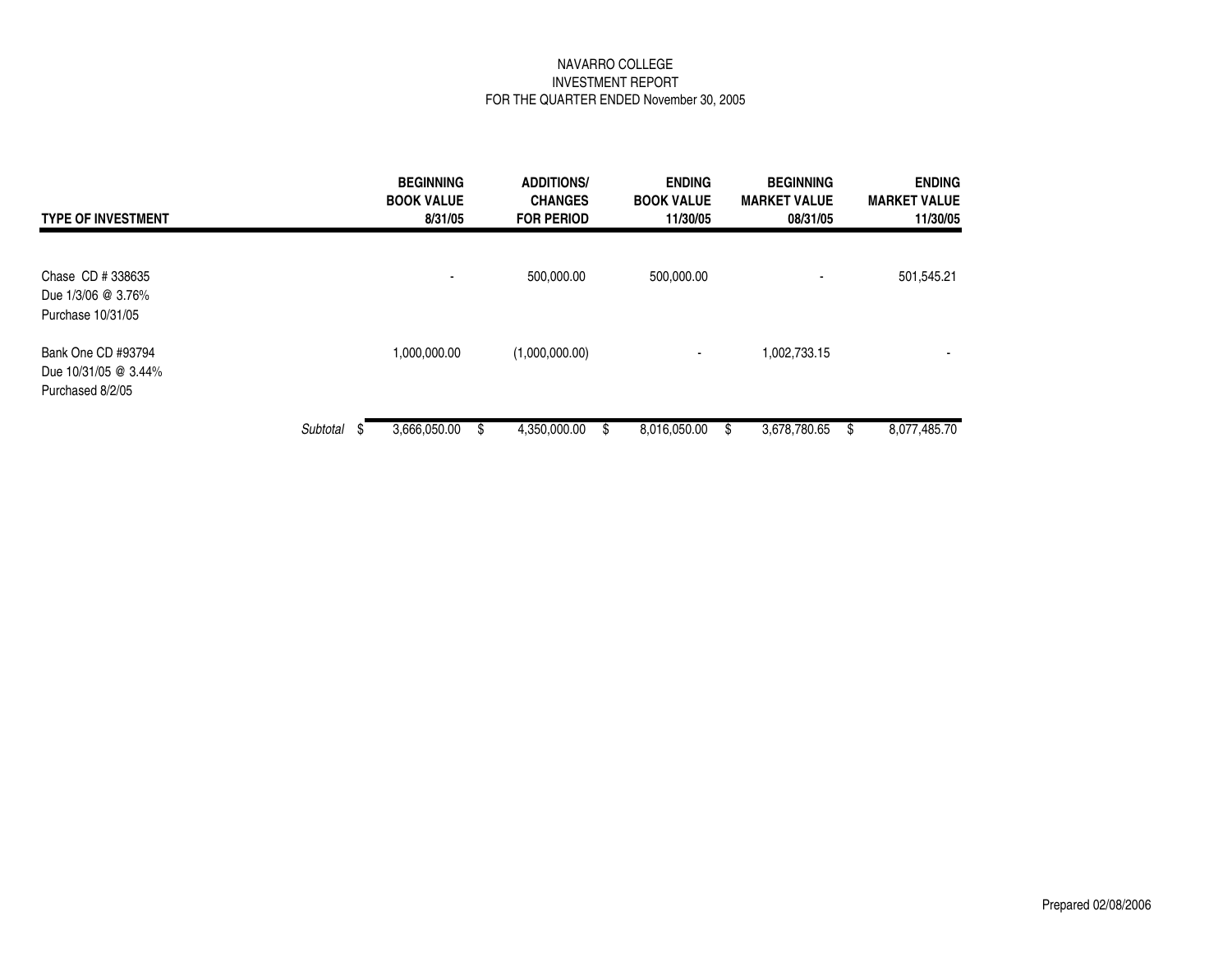| <b>TYPE OF INVESTMENT</b>                                                                                                              |          |      | <b>BEGINNING</b><br><b>BOOK VALUE</b><br>8/31/05 | <b>ADDITIONS/</b><br><b>CHANGES</b><br><b>FOR PERIOD</b> | <b>ENDING</b><br><b>BOOK VALUE</b> |    | <b>BEGINNING</b><br><b>MARKET VALUE</b> |                 | <b>ENDING</b><br><b>MARKET VALUE</b> |
|----------------------------------------------------------------------------------------------------------------------------------------|----------|------|--------------------------------------------------|----------------------------------------------------------|------------------------------------|----|-----------------------------------------|-----------------|--------------------------------------|
| <b>U.S. Government Securities</b>                                                                                                      |          |      |                                                  |                                                          | 11/30/05                           |    | 08/31/05                                |                 | 11/30/05                             |
|                                                                                                                                        | Subtotal | -35  |                                                  | \$<br>$\sim$                                             | \$                                 | \$ | $\blacksquare$                          | \$              |                                      |
|                                                                                                                                        |          |      |                                                  |                                                          |                                    |    |                                         |                 |                                      |
| <b>U.S. Government Agency Securities</b>                                                                                               |          |      |                                                  |                                                          |                                    |    |                                         |                 |                                      |
| Federal National Mortage Association<br>Due 3/03/09 @ 3.60% Yield<br>CUSIP #3136F5DZ1 (3.60% Rate)<br>Purchased 3/03/04 Par \$350,000  |          |      | 350,000.00                                       |                                                          | 350,000.00                         |    | 342,966.44                              |                 | 335,747.81                           |
| Federal Home Loan Bank Note<br>Due 06/30/06 @ 3.050% Yield<br>CUSIP #3133X9VD9 (3.050% Rate)<br>Purchased 01/10/05 Par \$500,000       |          |      | 500,000.00                                       |                                                          | 500,000.00                         |    | 501,019.04                              |                 | 497,425.21                           |
| Federal National Mortage Association<br>Due 2/28/06@ 3.259% Yield<br>CUSIP #912828CB4 (1.6250 Rate)<br>Purchased 5/19/05 Par \$300,000 |          |      | 300,000.00                                       |                                                          | 300,000.00                         |    | 303,127.50                              |                 | 302,359.26                           |
|                                                                                                                                        | Subtotal | - \$ | 1,150,000.00                                     | \$                                                       | \$<br>1,150,000.00                 | \$ | 1,147,112.98                            | $\overline{\$}$ | 1,135,532.28                         |
|                                                                                                                                        | TOTAL \$ |      | 9,266,167.60                                     | \$<br>$(100, 117.60)$ \$                                 | 9,166,050.00                       | S  | 9,276,011.23                            | \$              | 9,213,017.98                         |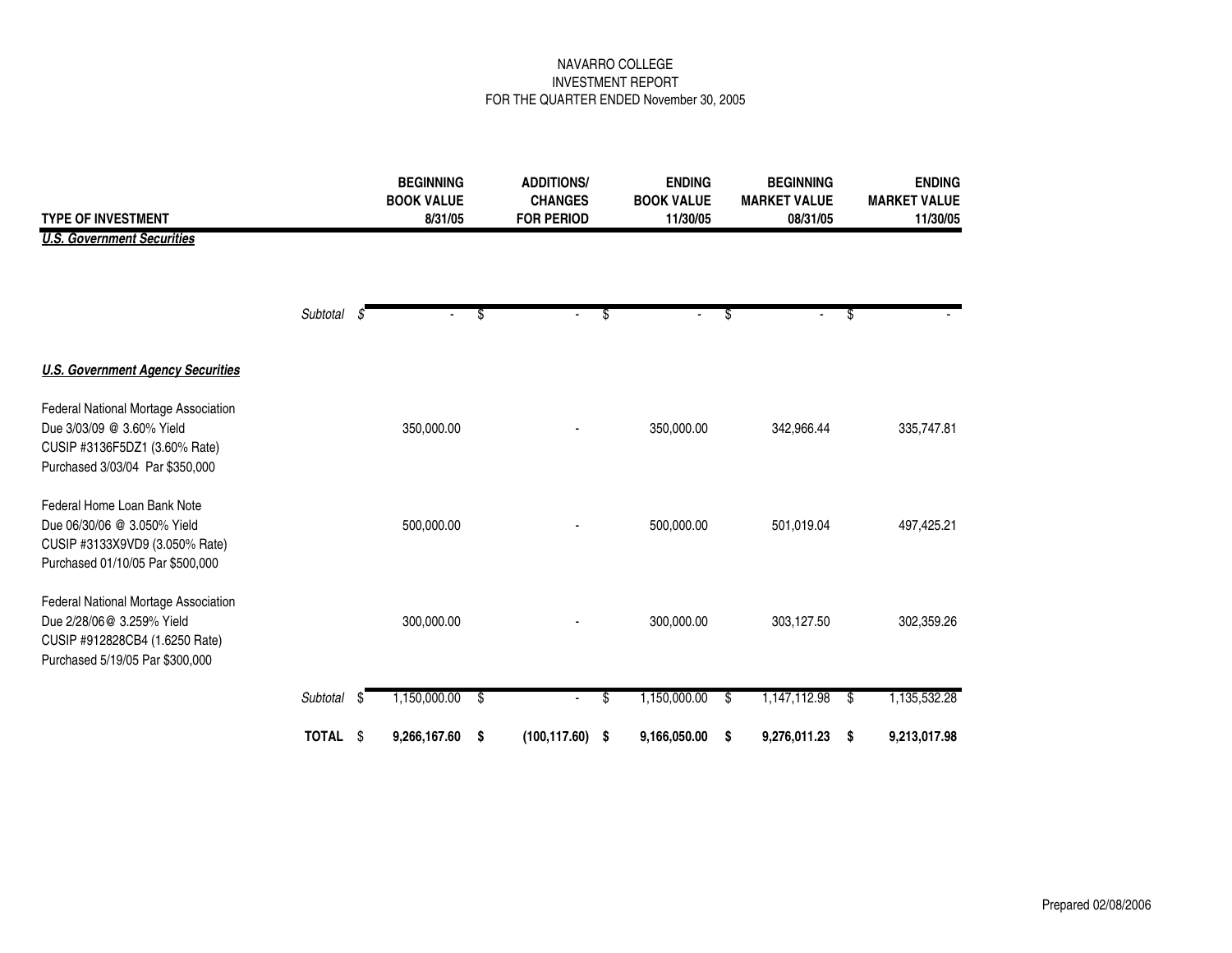**RECAP OF INVESTMENTS BY FUND**

# NAVARRO COLLEGE INVESTMENT REPORT RECAP FOR THE QUARTER ENDED November 30, 2005

| <b>TYPE OF INVESTMENT</b>                                                  | <b>ENDING</b><br><b>BOOK VALUE</b><br>8/31/05 | Educational<br>and<br><b>General Fund</b> | <b>Debt Service</b><br>Fund | <b>Auxiliary</b><br>Fund | Agency<br>Fund | Plant<br>Fund   | <b>Student</b><br><b>Financial</b><br><b>Aid Fund</b> |
|----------------------------------------------------------------------------|-----------------------------------------------|-------------------------------------------|-----------------------------|--------------------------|----------------|-----------------|-------------------------------------------------------|
| Prosperity Bank Interest Bearing Checking                                  | 0.00                                          | 0.00                                      | 0.00                        |                          |                |                 |                                                       |
| Bank One CD #010000070285545                                               | 1,000,000.00                                  | 1,000,000.00                              |                             |                          |                |                 |                                                       |
| Prosperity Bank CD # 730010126                                             | 2,000,000.00                                  | 2,000,000.00                              |                             |                          |                |                 |                                                       |
| Prosperity Bank CD # 730010125                                             | 1,000,000.00                                  | 1,000,000.00                              |                             |                          |                |                 |                                                       |
| First Bank & Trust Co. CD # 5006220                                        | 100,000.00                                    | 100,000.00                                |                             |                          |                |                 |                                                       |
| Chase CD # 338634                                                          | 500,000.00                                    |                                           |                             |                          |                | 500,000.00      |                                                       |
| Chase CD # 338635                                                          | 500,000.00                                    |                                           |                             |                          |                | 500,000.00      |                                                       |
| Bank One CD #24679                                                         | 500,000.00                                    |                                           |                             | 500,000.00               |                |                 |                                                       |
| Prosperity Bank CD # 10130                                                 | 500,000.00                                    |                                           |                             | 500,000.00               |                |                 |                                                       |
| Prosperity Bank CD # 10127<br>Bank One CD #47532                           | 750,000.00                                    |                                           |                             | 750,000.00               |                |                 |                                                       |
|                                                                            | 451,400.00                                    |                                           |                             |                          |                |                 | 451,400.00                                            |
| Bank One CD #49538                                                         | 204,000.00                                    |                                           |                             |                          |                |                 | 204,000.00                                            |
| Citizens National Bank CD #474630                                          | 250,000.00                                    |                                           |                             |                          |                |                 | 250,000.00                                            |
| State Farm Bank CD #1007719717                                             | 100,000.00                                    |                                           |                             |                          |                |                 | 100,000.00                                            |
| Bank of America CD #88606                                                  | 160,650.00                                    |                                           |                             |                          |                |                 | 160,650.00                                            |
| FNMA CUSIP #3136F5DZ1                                                      | 350,000.00                                    |                                           |                             |                          |                |                 | 350,000.00                                            |
| FNMA CUSIP #912828CB4                                                      | 300,000.00                                    |                                           |                             |                          | 100,000.00     |                 | 200,000.00                                            |
| FHLB CUSIP #3133X9VD9                                                      | 500,000.00                                    |                                           |                             |                          |                |                 | 500,000.00                                            |
|                                                                            | \$<br>9,166,050.00 \$                         | 4,100,000.00 \$                           | $0.00$ \$                   | 1,750,000.00 \$          | 100,000.00 \$  | 1,000,000.00 \$ | 2,216,050.00                                          |
| November 30, 2005 Benchmark Rates:                                         |                                               |                                           |                             |                          |                |                 |                                                       |
| <b>TexStar Local Government Investment Service</b>                         | 3.9249%                                       |                                           |                             |                          |                |                 |                                                       |
| Rates and market values are from the November 30, 2005 Wall Street Journal |                                               |                                           |                             |                          |                |                 |                                                       |
| <b>Federal Funds Rate</b>                                                  | 4.000%                                        |                                           |                             |                          |                |                 |                                                       |
| Merrill Lynch Ready Assets Trust                                           | 3.32%                                         |                                           |                             |                          |                |                 |                                                       |
| Treasury Bill - 26 weeks                                                   | 4.155%                                        |                                           |                             |                          |                |                 |                                                       |
| Certificates of Deposit - Six Months                                       | 4.00%                                         |                                           |                             |                          |                |                 |                                                       |

We, the investment officers of Navarro College District, swear that, to the best of our knowledge, this report displays Navarro College's investment portfolio as of November 30, 2005. We further swear that transactions inv investment portfolio are in compliance with Navarro College's Investment Policy and Strategy and the provisions of the Public Funds Investment Act, Chapter 2256, and amendments of the Texas Government Code.

**Prepared by:** Date Investment Officer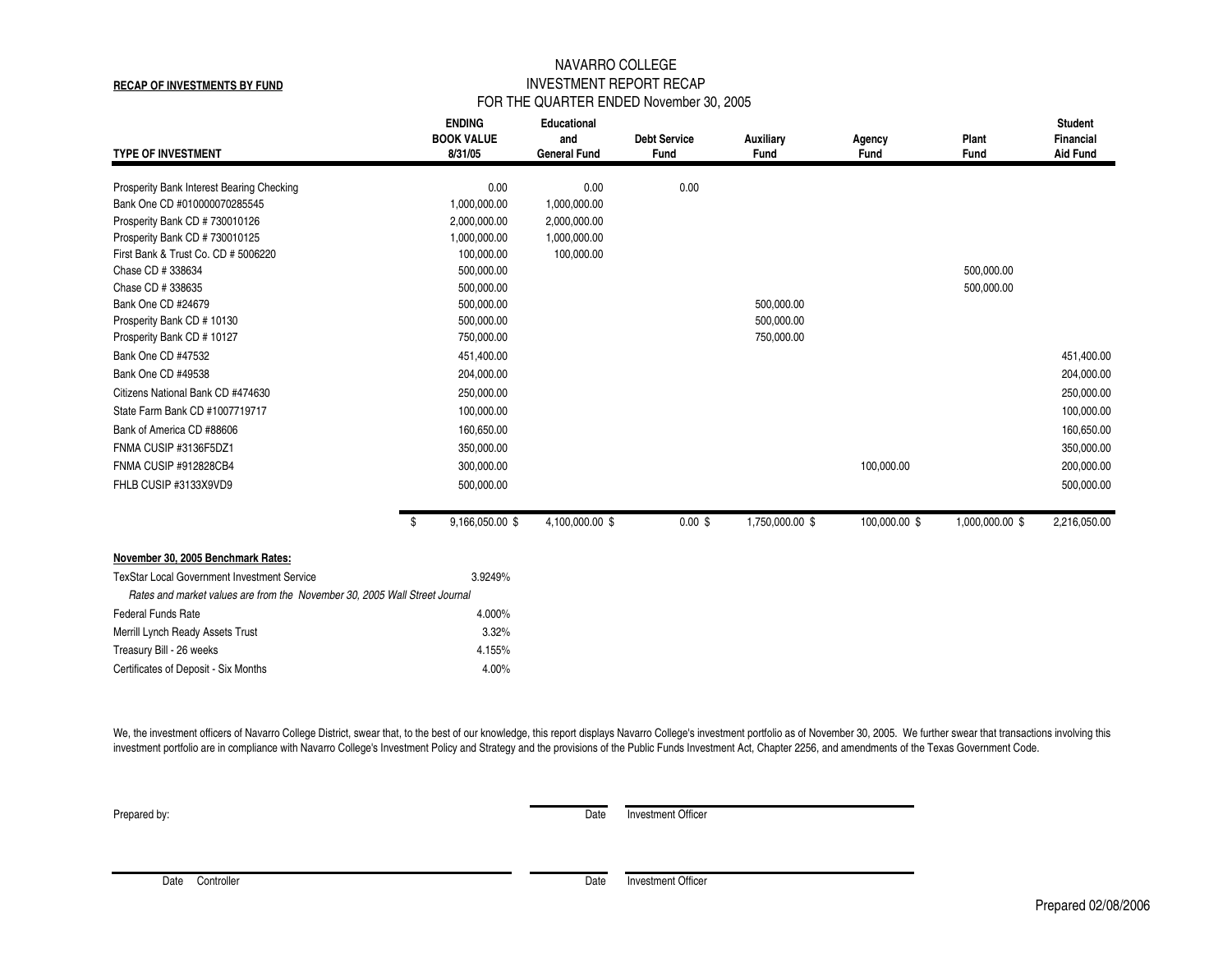**Navarro College Investment Portfolio Maturity Schedule November 30, 2005**

| <b>MATURITY</b>      |             |               |
|----------------------|-------------|---------------|
| <b>MONTH</b>         | <b>YEAR</b> | <b>AMOUNT</b> |
| <b>Open Maturity</b> |             |               |
| Jan-Dec              | 2005        |               |
| <b>Jan-Dec</b>       | 2006        | 8,566,050     |
| <b>Jan-Dec</b>       | 2007        | 250,000       |
| lMar                 | 2009        | 350,000       |
| <b>TOTAL:</b>        |             | \$9,166,050   |